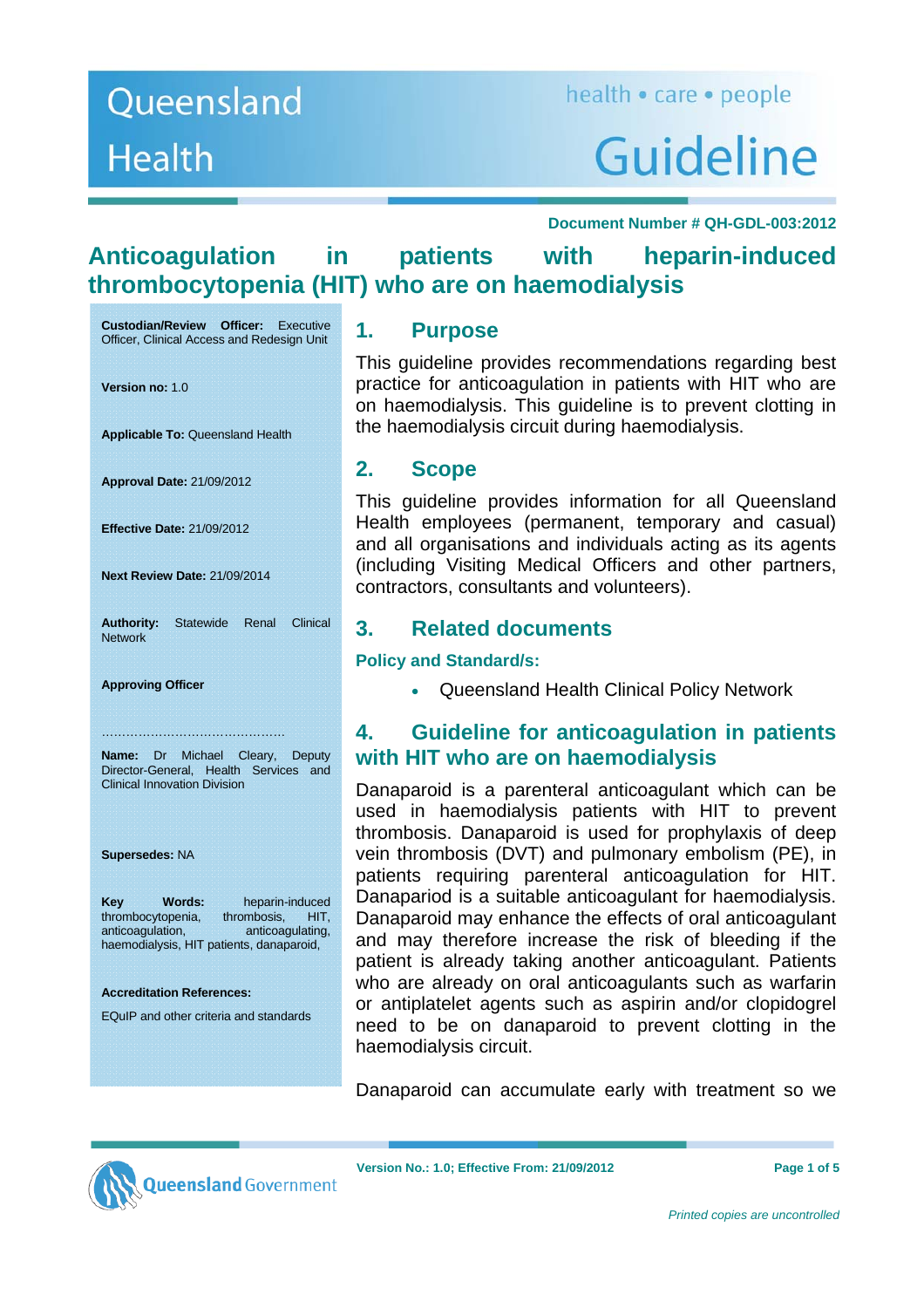#### **Queensland Health: Anticoagulation in patients with heparin-induced thrombocytopenia (HIT) who are on haemodialysis**

suggest measuring factor Xa levels after three dialysis treatments or especially if abnormal bruising or bleeding is clinically evident. Factor Xa levels are not measured ubiquitously so despite this impracticality, it may be still prudent to have a level checked by sending to the nearest site where testing is available.

The goal is to use the smallest dose that achieves therapeutic goal to lessen the risk of complications. There is no evidence to support checking levels on a regular basis but where clinically appropriate, for example if clotting persistently occurs despite increasing doses or when any unexpected bleeding occurs, levels should be checked.

Management of danaparoid in patients with HIT who are dialysing 2 or 3 times per week:



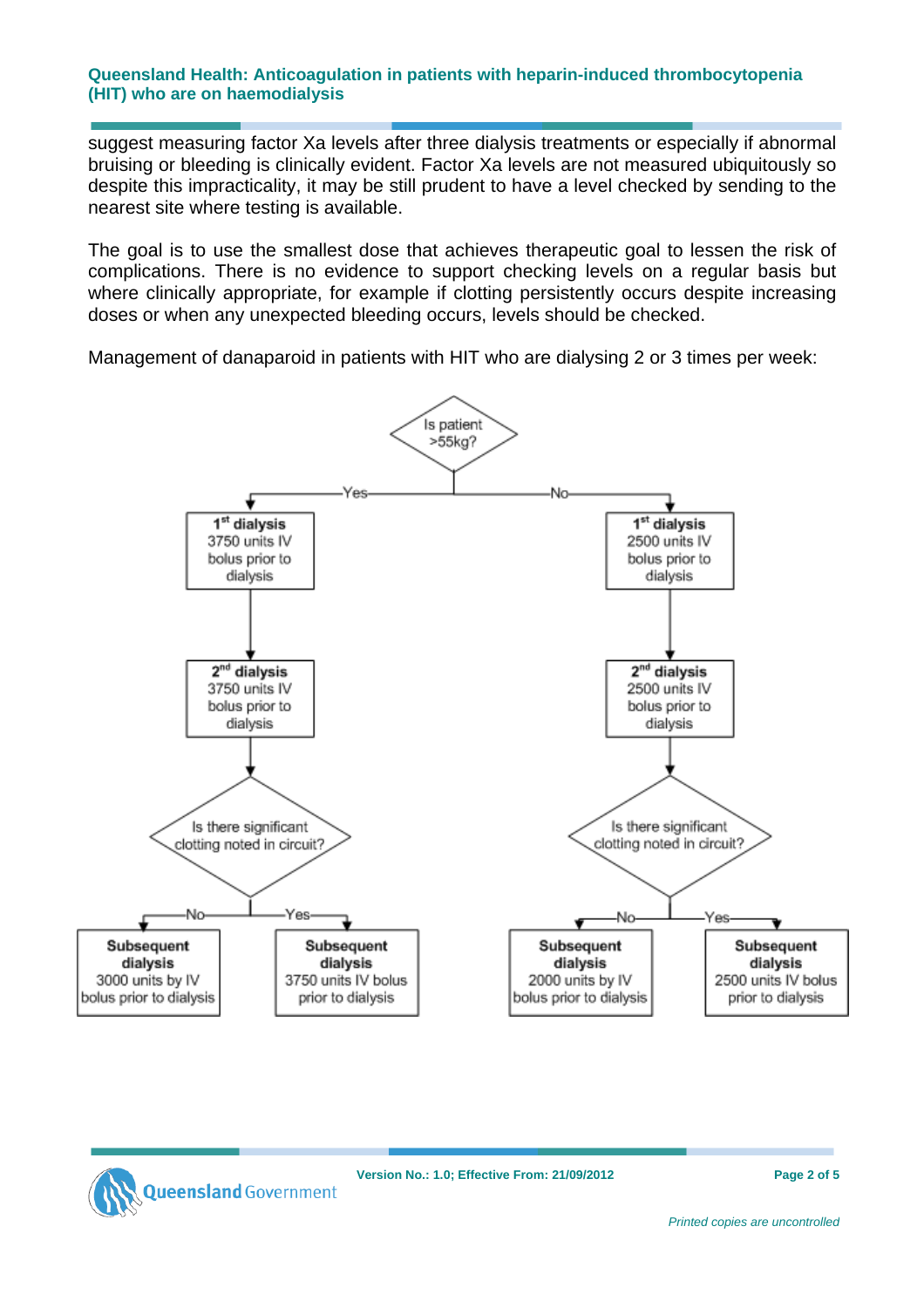#### **Queensland Health: Anticoagulation in patients with heparin-induced thrombocytopenia (HIT) who are on haemodialysis**

Management of danaparoid in patients with HIT who are dialysing every day:

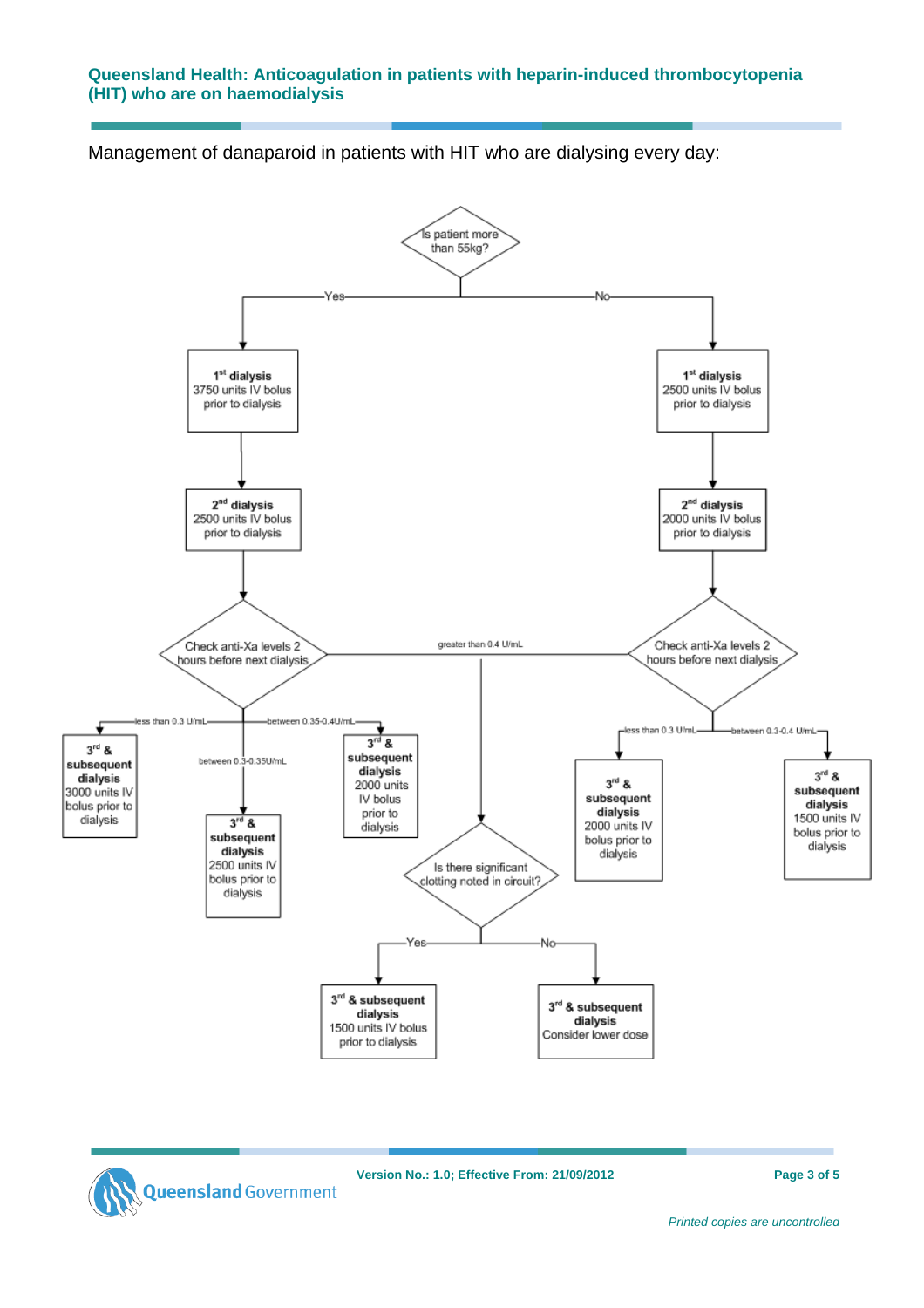If there is ongoing clotting / fibrin threads on a dose of 3750 units, use the lowest dose at which fibrin threads do not occur. Seek specialist advice from a haematologist and measure factor Xa levels at regular intervals.

If the patient is unable to take danaparoid or danaparoid is unavailable, seek specialist advice regarding suitable alternatives from a haematologist.

# **5. Definition of Terms**

Definitions of key terms are provided below.

| Term                                                                                                                                                                                                                                                                                                                                     | <b>Definition / Explanation / Details</b>                                                                                                                                                                                                                                                                                                        | <b>Source</b>      |
|------------------------------------------------------------------------------------------------------------------------------------------------------------------------------------------------------------------------------------------------------------------------------------------------------------------------------------------|--------------------------------------------------------------------------------------------------------------------------------------------------------------------------------------------------------------------------------------------------------------------------------------------------------------------------------------------------|--------------------|
| Anticoagulation                                                                                                                                                                                                                                                                                                                          | The process of hindering the clotting of blood especially<br>by treatment with an anticoagulant                                                                                                                                                                                                                                                  | <b>MedlinePlus</b> |
| thrombosis<br>A condition marked by the formation of a thrombus<br>Deep<br>vein<br>within a deep vein (as of the leg or pelvis) that may be<br>(DVT)<br>asymptomatic or be accompanied by symptoms (as<br>swelling and pain) and that is potentially life threatening<br>if dislodgment of the thrombus results in pulmonary<br>embolism |                                                                                                                                                                                                                                                                                                                                                  | <b>MedlinePlus</b> |
| Factor X                                                                                                                                                                                                                                                                                                                                 | A coagulation factor, a substance in blood essential to<br>the normal clotting process. Production of factor X<br>takes place in the liver and requires vitamin K. The<br>gene for factor X is located on chromosome 13 and is in<br>band 13q34.                                                                                                 | MedicineNet.com    |
| Haemodialysis                                                                                                                                                                                                                                                                                                                            | A medical procedure that uses a special machine (a<br>dialysis machine) to filter waste products from the blood<br>and to restore normal constituents to it. This shuffling of<br>multiple substances is accomplished by virtue of the<br>differences in the rates of their diffusion through a<br>semipermeable membrane (a dialysis membrane). | MedicineNet.com    |
| Heparin-induced<br>thrombocytopenia (HIT)                                                                                                                                                                                                                                                                                                | Low blood platelet count as a result of the medication<br>heparin. Heparin is used to treat and prevent abnormal<br>blood clotting. Heparin-induced thrombocytopenia can<br>be mild or serious and fatal.                                                                                                                                        | MedicineNet.com    |
| embolism<br>Pulmonary<br>(PE)                                                                                                                                                                                                                                                                                                            | Embolism of a pulmonary artery or one of its branches<br>that is produced by foreign matter and most often a<br>blood clot originating in a vein of the leg or pelvis and<br>that is marked by laboured breathing, chest pain,<br>fainting, rapid heart rate, cyanosis, shock, and<br>sometimes death                                            | <b>MedlinePlus</b> |



**Version No.: 1.0; Effective From: 21/09/2012 Page 4 of 5**